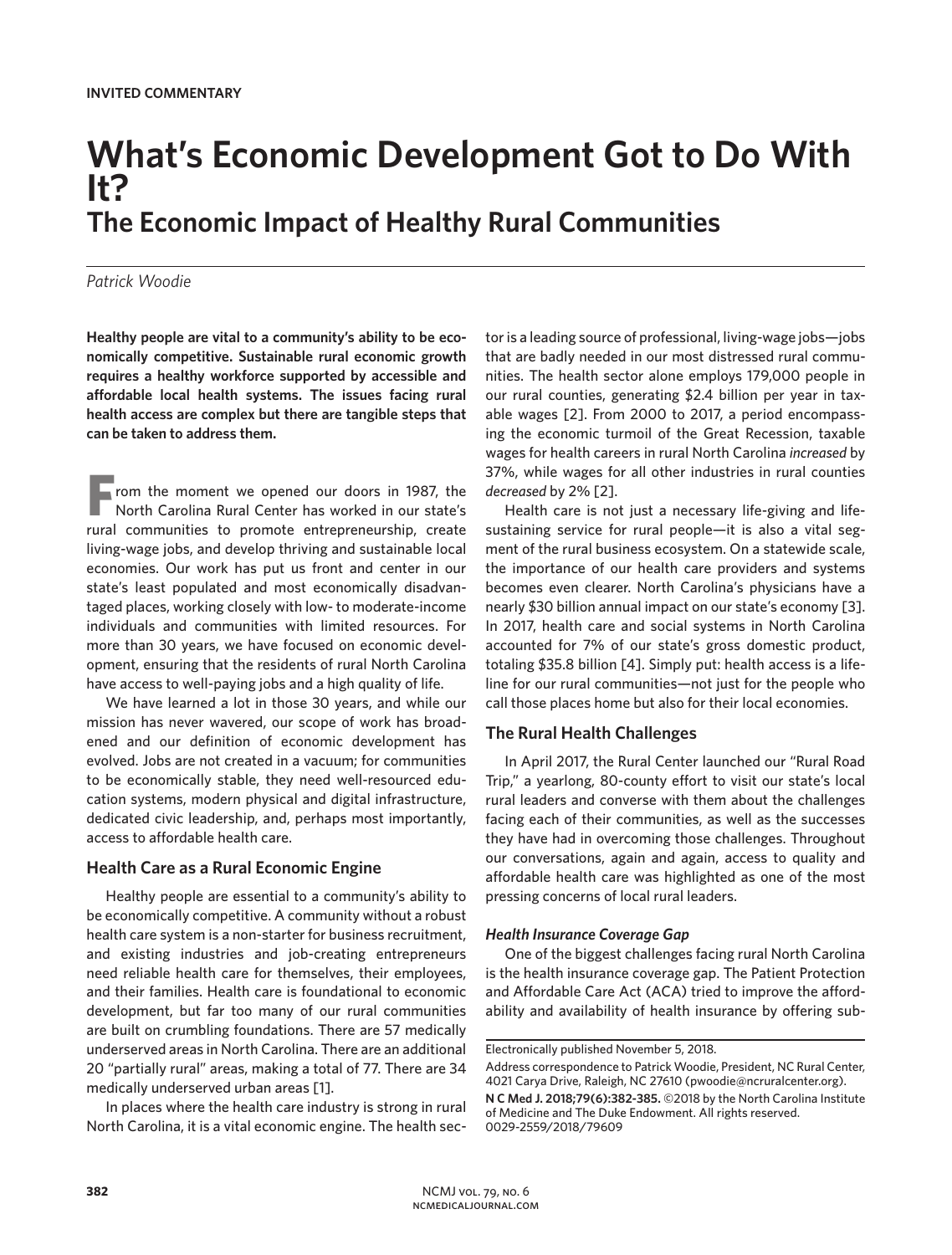*Huffman sidebar*

sidies for people earning between 100% and 400% of the poverty level. However, subsidies are unavailable in North Carolina for individuals making less than 100% of the poverty level. Nearly 400,000 North Carolinians live day-today in the health insurance coverage gap, meaning they do not qualify for Medicaid yet cannot afford the high costs of unsubsidized insurance premiums.

Research from The George Washington University found that closing the gap would save almost \$3.5 billion in uncompensated care—the costs that health systems and hospitals absorb in order to treat those who cannot afford to pay for their own care [5]. Closing the gap does not just matter for those without health insurance. It also matters for those with insurance. Uncompensated care costs get passed on to

those who can afford to pay out of pocket or already have health insurance, raising health care costs for everyone.

North Carolina has the 5th-highest rate of uncompensated care in the nation, and our rural hospitals experience higher rates than their urban counterparts [6]. This means too many rural hospitals and health systems operate with razor-thin profit margins. The result is more rural hospitals operating in chronic financial uncertainty and some even closing their doors entirely.

Finding a solution would provide much-needed financial relief to our rural health systems. It would also be a major economic boon to North Carolina. In a 4-year period, closing the coverage gap would result in more than 43,000 new jobs being created in our state, and would generate more than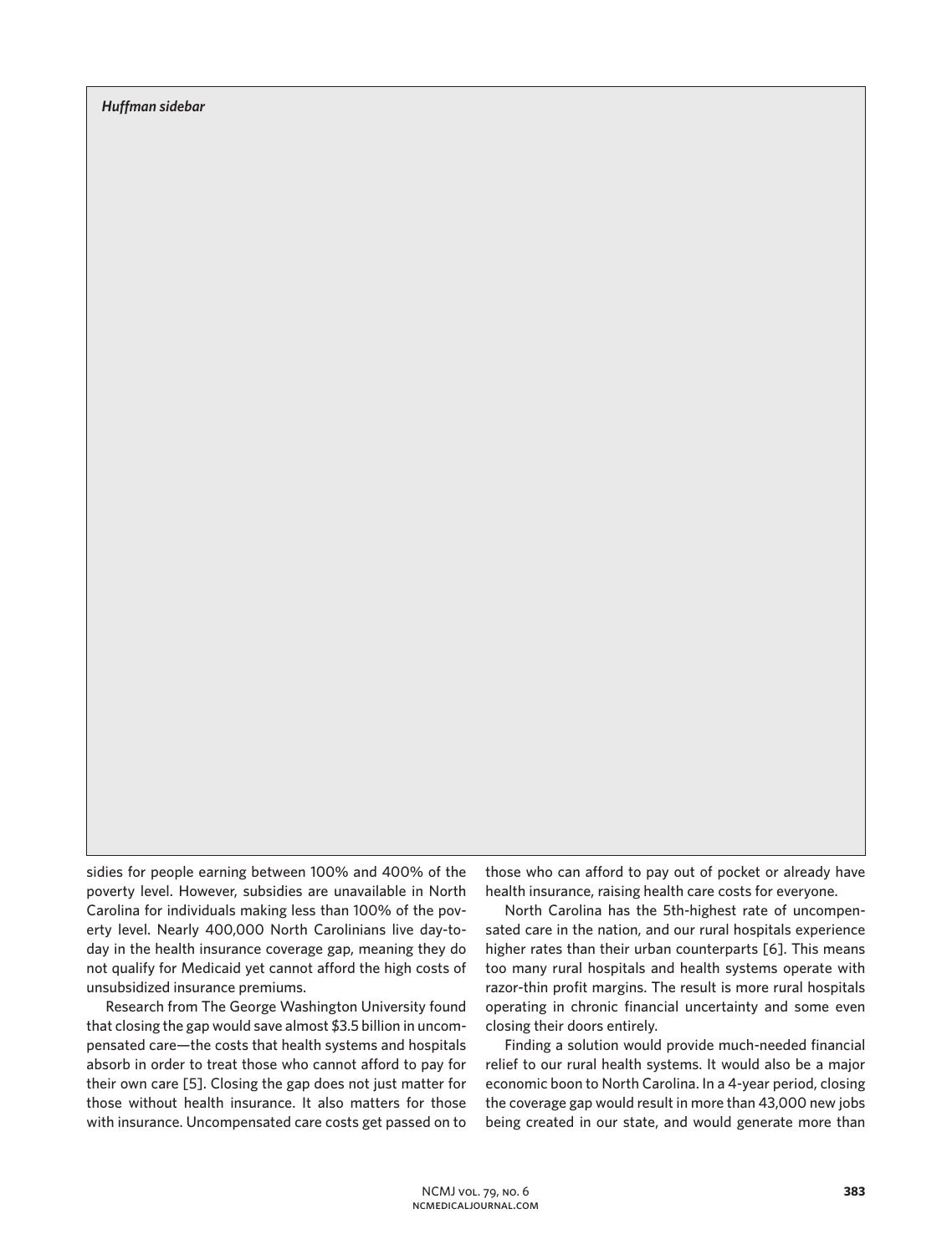*Huffman sidebar continued*

\$21 billion in business activity. That translates into \$860 million in additional tax revenue for North Carolina [5].

Closing the health insurance coverage gap is possibly the most significant single action that could be taken to bolster rural health care in our state, and in the process, it would help catalyze our rural economies. Hard-working families could live without the specter of potential bankruptcy due to an unforeseen health crisis. Newly insured budding entrepreneurs could take the risk of starting their own businesses. And rural hospitals and health systems could get on track toward financial stability, which would benefit the economies of their entire communities.

### *Telemedicine and Access to Broadband Internet*

Telemedicine is the future of rural health care delivery. In our most sparsely populated places, where a large health care system may never be sustainable, meeting health care needs demands the expansion of telemedicine services. However, without access to reliable and affordable highspeed Internet, these services are not available to the areas of our state that need them the most. In too many cases, the exact communities facing the most extreme physician and medical specialist shortages are also those with the least access to broadband [7].

At the Rural Center, we believe that affordable and reli-